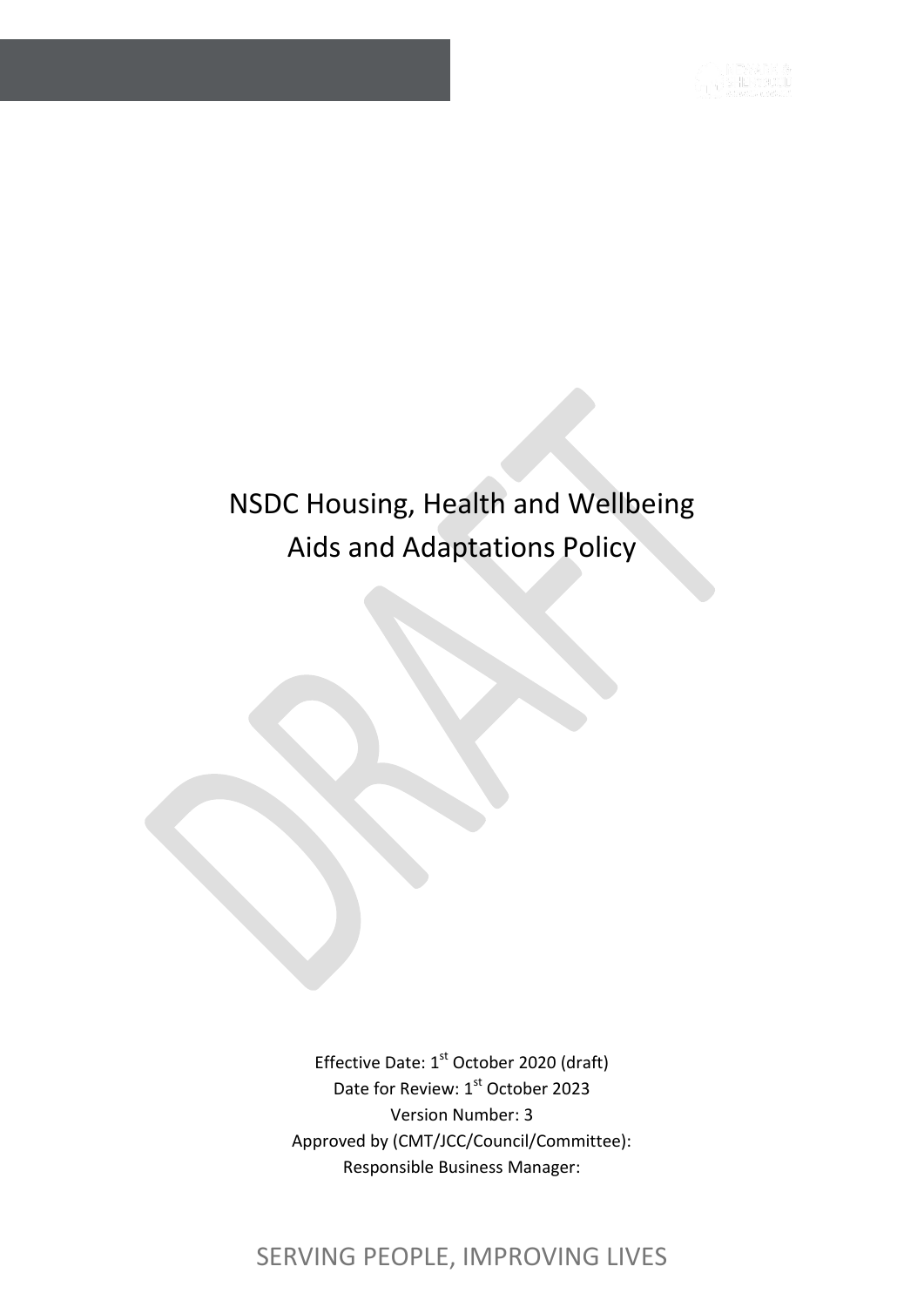# **CONTENTS**

| $\mathbf{1}$ . |  |
|----------------|--|
| 2.             |  |
| 3.             |  |
| 4.             |  |
| 5.             |  |
| 6.             |  |
| 7.             |  |
| 8.             |  |
| 9.             |  |
| 10.            |  |
| 11.            |  |
| 12.            |  |
| 13.            |  |
| 14.            |  |
| 15.            |  |
| 16.            |  |
| 17.            |  |
| 18.            |  |
| 19.            |  |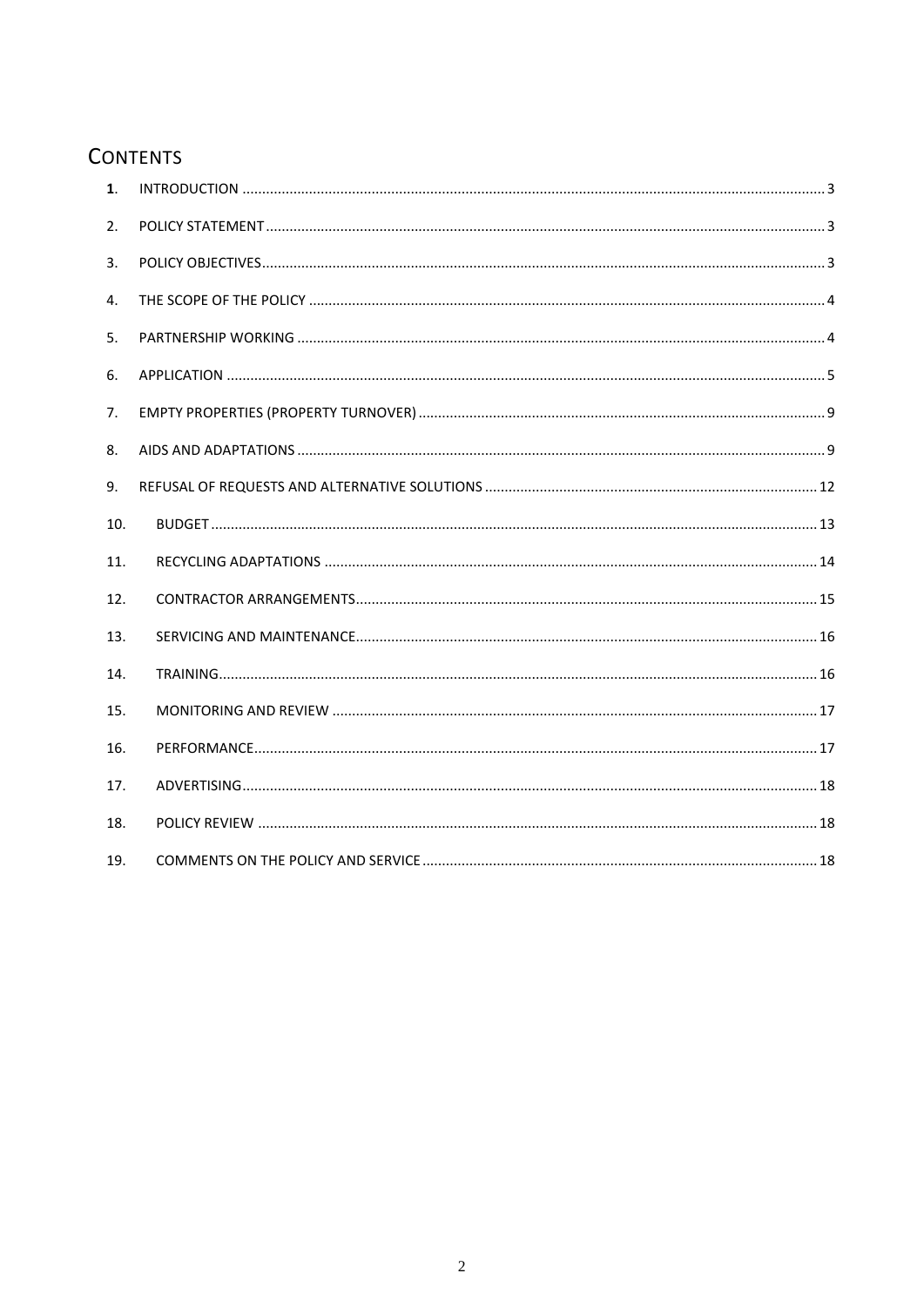# **AIDS AND ADAPTATION POLICY**

# <span id="page-2-0"></span>**1**. INTRODUCTION

- 1.1 Newark and Sherwood District Council's Housing, Health and Wellbeing Directorate undertakes the main housing management functions, including letting homes, repairs and maintenance, rent collection and estate management of around 5,430 Council owned domestic properties in Newark and Sherwood.
- 1.2 This Aids and Adaptations policy is one of many implemented in line with the Councils' purpose of "Serving People, Improving Lives" and is further supported by the councils' Values which underpin the work we do:
	- a. Ambitious and forward thinking
	- b. Caring and Compassionate
	- c. Commercial and Business-like
	- d. Professional and Trustworthy
	- e. Welcoming and Responsive
- 1.3 The promises captured in this policy are supplemented by Newark and Sherwood District Council Housing Services strategies, policies and local standards. All of which can be accessed by contacting the Customer Access Service on 0800 561 0010 and via our website [www.newark-sherwooddc.gov.uk](http://www.newark-sherwooddc.gov.uk/)
- <span id="page-2-1"></span>2. POLICY STATEMENT
- 2.1 Newark and Sherwood District Council recognises that in some instances customers are living in accommodation that is no longer suitable for their support needs
- 2.2 Newark and Sherwood District Council is committed to providing assistance and delivering solutions to meet the needs of customers that are long term sick or disabled to enable them, where possible, to enjoy a good quality of life and sustain independent living in their home.
- 2.3 Newark and Sherwood District Council will make efficient use of its extensively adapted housing stock when resolving adaptation cases, particularly those of a complex nature.
- <span id="page-2-2"></span>3. POLICY OBJECTIVES
- 3.1 Newark and Sherwood District Council will:
	- a. Work with and provide advice to customers to enable them to sustain their tenancy and live independently.
	- b. Offer effective support to customers requiring adaptations.
	- c. Consider each major adaptations request on an individual basis.
	- d. Give all applicants an equal opportunity to access the aids and adaptation service whatever their age, disability, gender reassignment, race, religion or belief, sex, sexual orientation, marriage and civil partnership, and pregnancy and maternity.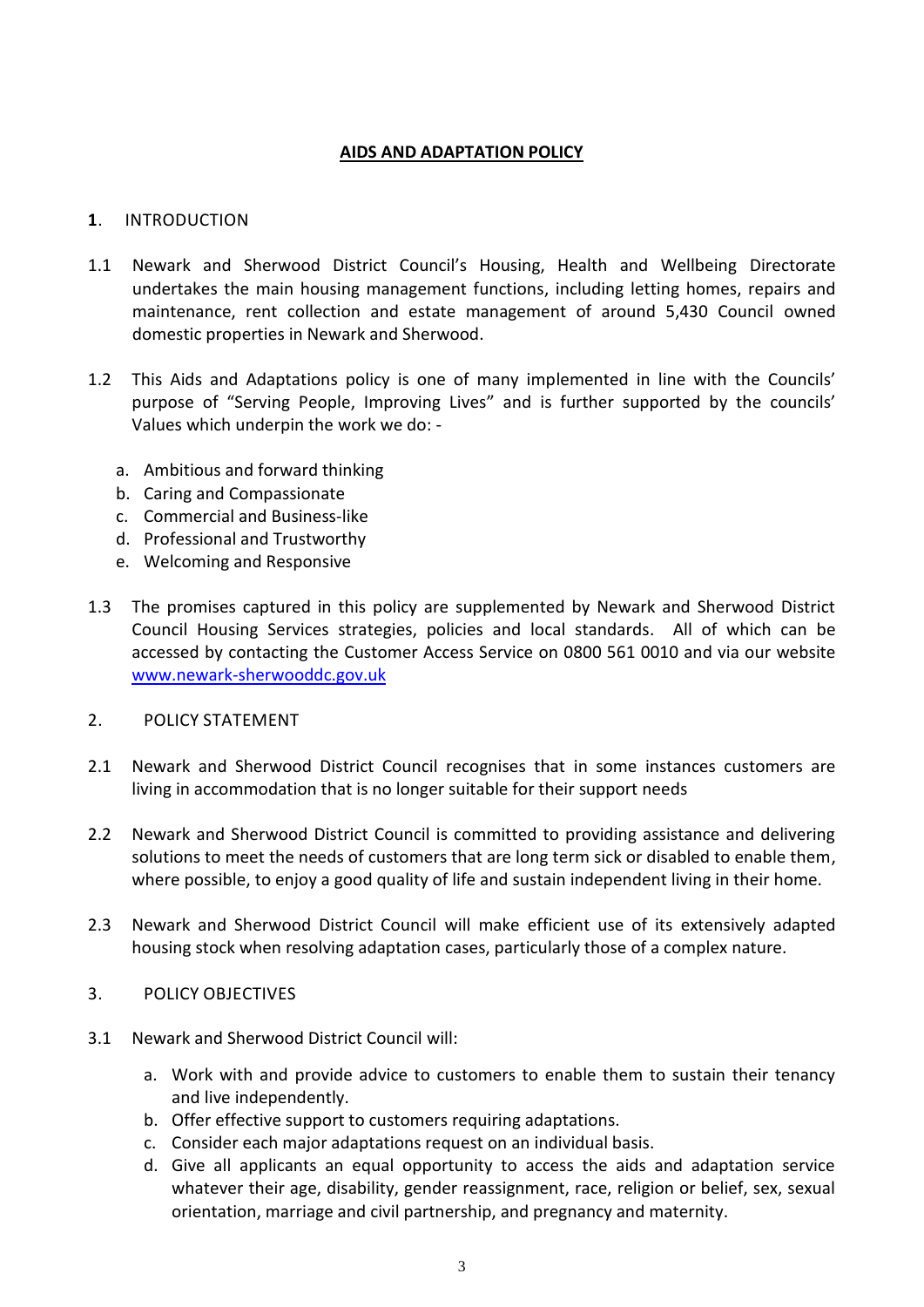- e. Adopt a partnership approach to seeking an effective adaptation solution and achieving all the objectives listed, this may involve liaising with other landlords regarding alternate suitable accommodation.
- f. Assist in providing solutions to adaptation requests that remove barriers which may affect a person's quality of life.
- g. Ensure that value for money is a key consideration in delivering new adaptations and retaining existing adaptations.
- h. Liaise with and take advice from professional advisors e.g. Occupational Therapists.

# <span id="page-3-0"></span>4. THE SCOPE OF THE POLICY

- 4.1 The policy covers the work of Newark and Sherwood District Council employees.
- 4.2 The Council is responsible for:
	- a. Proactively delivering solutions to support its tenants that have either physical or sensory disabilities in partnership with the Nottinghamshire County Council Social Services Occupational Therapy Team.
	- b. Referring requests to agencies that can provide appropriate support or care services, where applicable.
	- c. Effectively managing and monitoring service requests
	- d. Where necessary, providing alternative suitable housing or refer tenants to other local landlords better able to meet their needs.
	- e. Working with tenants to design and seek to deliver cost effective adaptation solutions to meet their needs.
	- f. Working with tenants and partners to develop and deliver the adaptations service in line with best practice.
	- g. During the delivery of major refurbishment works, offer options to support tenants with disabilities and provide value for money adaptation solutions.
	- h. Where appropriate, consulting with tenants to ensure that communal spaces and common parts associated with their property are accessible in line with the recommendations of the Equalities Act 2010.

# <span id="page-3-1"></span>5. PARTNERSHIP WORKING

- 5.1 Newark and Sherwood District Council recognise that its success in both delivering this policy and delivering effective adaptation solutions is dependent upon its ability to create positive working relationships with key partners.
- 5.2 Newark and Sherwood District Council takes a proactive approach to partnership working and arranges relevant and appropriate contact and communication with the relevant teams from Nottinghamshire County Council (NCC) Social Services. This aims to provide Newark and Sherwood District Council with an indication of future workload and timescales that Nottinghamshire County Council is working to. Additionally, it provides NCC with an indication of Newark and Sherwood District Council' current performance.
- 5.3 This exchange of information ensures that tenants will receive consistent advice with regards to likely timescales.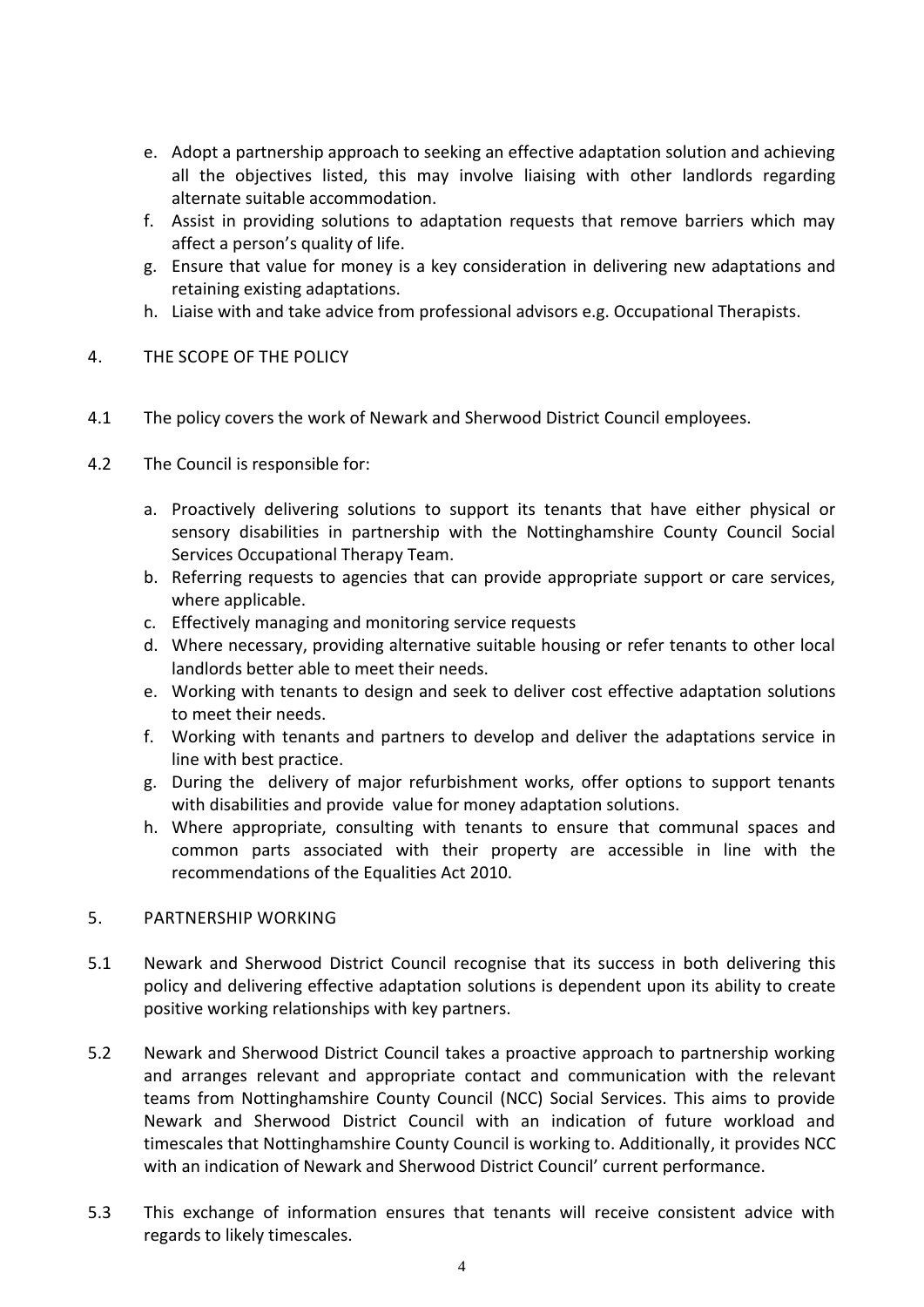- 5.4 Newark and Sherwood District Council also work in partnership with Local Primary Care Trusts (PCT's). The PCT's advise the adaptations team when patients that are tenants or residents of Newark and Sherwood District Council are being discharged from hospital and require relevant support. In these instances, Newark and Sherwood District Council will, where possible, arrange for relevant adjustments to be made to the tenant's home in preparation for their arrival.
- 5.5 In addition to the above, Newark and Sherwood District Council have a positive relationship with other Social Landlords within the District which assist with some cases in delivering effective solutions to the adaptation needs of our tenants. We will, in complex needs cases, look to these other Social Landlords to provide alternative adapted accommodation to our tenants where our more limited stock levels means we cannot appropriately assist.

# <span id="page-4-0"></span>6. APPLICATION **Who is considered to be disabled under this Policy?**

- 6.1 A person is regarded as being disabled if they have a physical or mental impairment, which has a substantial and long-term adverse effect on their ability to carry out normal day-to-day activities.
- 6.2 A long-term effect refers to disabilities:
	- 1. That have lasted for at least 12 months;
	- 2. The effects of which last for at least 12 months;
	- 3. Which are likely to last for the remainder of a person's life.
- 6.3 A person may be eligible for help under this policy even if they are not registered as disabled, upon recommendation of an Occupational Therapist.

# **Who Qualifies?**

- 6.3 Newark and Sherwood District Council will normally only consider a request for aids and adaptations if the disabled person is the tenant, or their partner, or a member of the immediate family, who is permanently resident in the household.
- 6.4 Work for others, such as lodgers, will only be carried out in exceptional circumstances and then only if they have been resident with the tenant for three or more years.
- 6.5 Applicants requiring specialist and/or adapted properties can also apply for vacant adapted properties under section 9 of this policy "Effective and efficient management of tenancies and housing stock."
- 6.5 Requests for major adaptations will not normally be approved where a 'Right to Buy' application has been received.
- 6.7 Where applicants are on the housing register then each request will be considered on its individual merits and in accordance with the Housing Allocation scheme. Newark and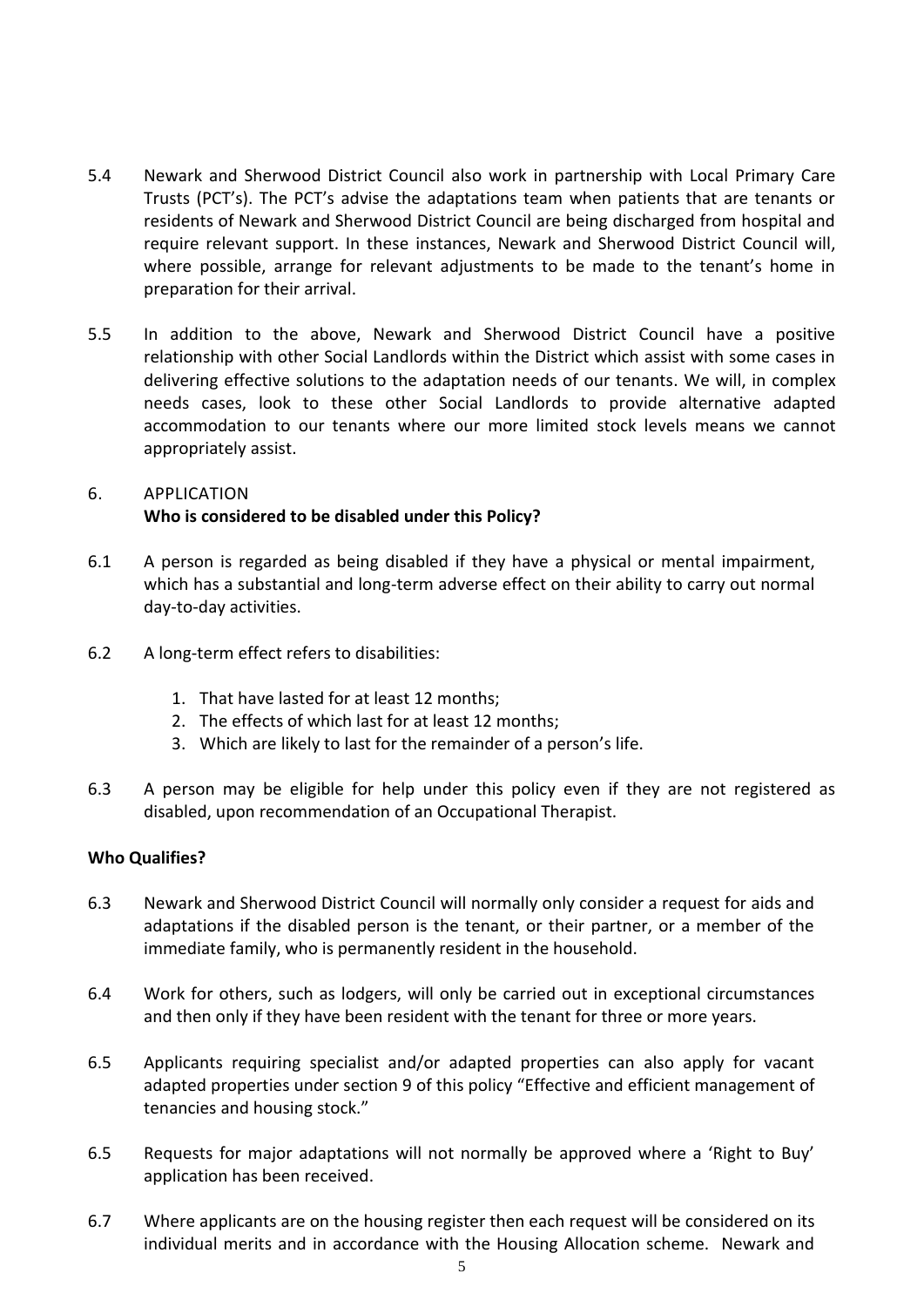Sherwood District Council will look at options in its housing stock that may be more appropriate in order to offer Value for Money and contribute towards the effective and efficient management of its housing stock and its pool of adapted properties.

- 6.8 Home-owners/leaseholders are not included within this Policy as they are eligible to apply for a Disabled Facilities Grant if they require financial assistance. Our tenants will not be required to apply for a Disabled Facilities Grant for adaptation works to Council owned properties, nor will they be means tested or expected to contribute to the cost of the work involved at this time. The Council may periodically review its decision to not means test or seek a financial contribution for certain adaptations in the future.
- 6.9 In cases where a child is disabled and the parents are separated, adaptation works will usually only be completed at the property of principle residence (normally the residence of the parent who is in receipt of child benefit for that child).
- 6.10 Where tenants are an introductory tenant (first 12 months) then the council would normally only consider undertaking minor adaptations as defined in this policy or essential safety related major adaptations.
- 6.11 Applicants who are registered for a transfer or mutual exchange will be considered on their individual merit. This will include whether the applicant is requesting to move into a property which is not suitable or less suitable for their needs, in which case they may not be eligible for assistance under this policy.
- 6.12 We reserve the right to decline requests for adaptations for tenants who have moved from a previously adapted property or a property that was considered to be suitable for their needs.
- 6.13 We reserve the right to decline requests for adaptations where the cost of the work is considered too high, or not reasonable or practical, and the tenant can apply to move to a more suitable property. This also applies to requests for extensions or other changes to the tenant's home due to the household's welfare, social or medical needs and circumstances such as overcrowding.
- 6.14 Where tenants are in arrears, a decision will be made on a case by case basis as to whether to proceed with adaptation requests taking into account their individual circumstances, their repayment history and the risk posed to their health and safety by not completing the work requested. In such circumstances interim minor adaptations may be agreed in conjunction with the occupational therapist until such time as arrears have been reduced to an acceptable level to permit major adaptations to proceed.
- 6.15 Some new build dwellings grant funded through the Homes and Communities Agency and classified as 'General Needs' may have government restrictions placed upon them which may prevent approval of major adaptations. The council may also choose to not adapt such newly built properties until expiry of the contract defects period (usually 12 months after completion).

What if the tenant wants to install their own aids or carry out an adaptation themselves?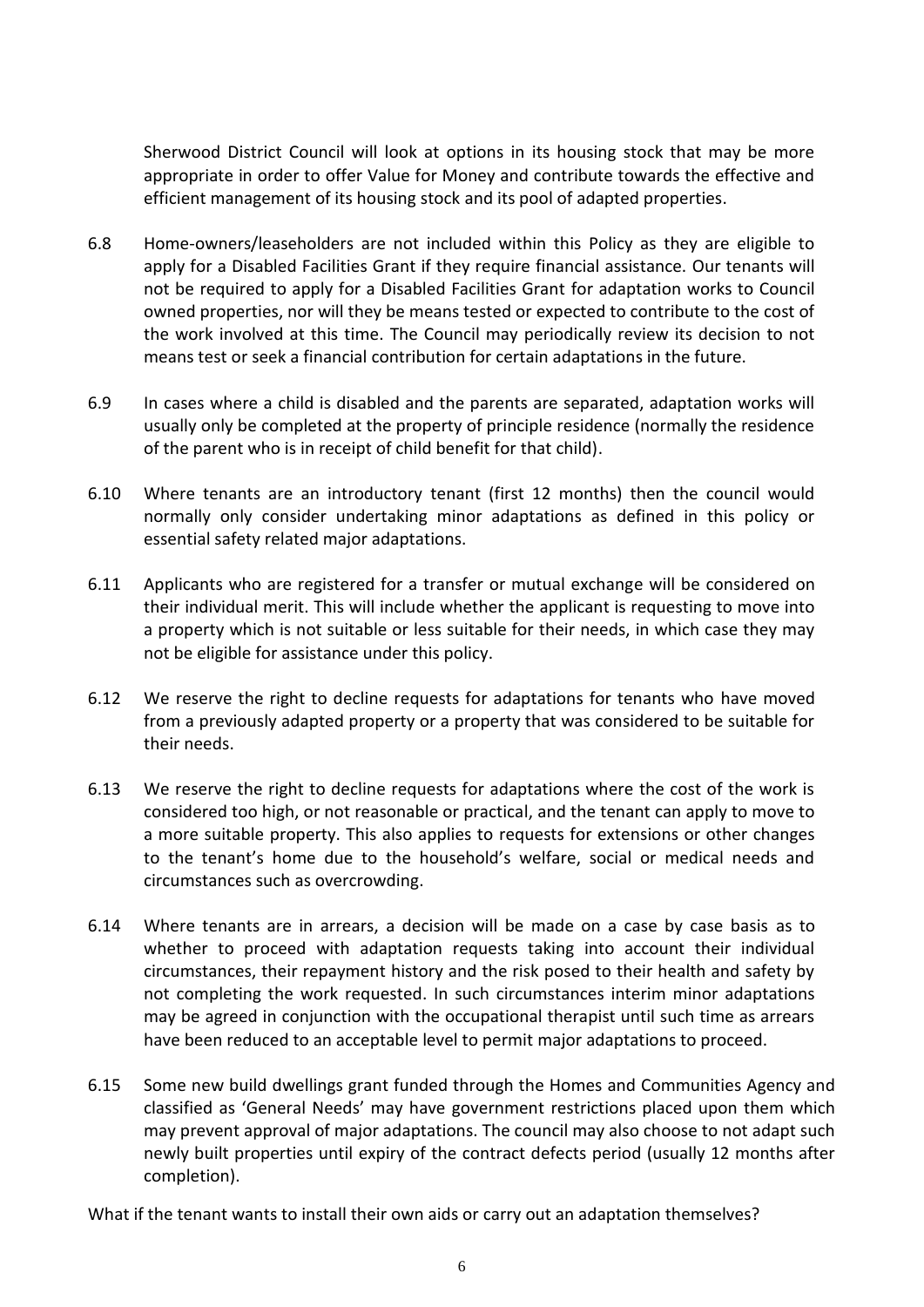- 6.16 A tenant wishing to undertake any adaptation is required to make a written request to Newark and Sherwood District Council stating what adaptation they wish to carry out. Any adaptation to the property will need to be approved by Newark and Sherwood District Council before the work is carried out. The tenant must be a 'secure' tenant.
- 6.17 If following approval; a tenant installs their own aids or adaptations these will not normally be maintained by Newark and Sherwood District Council. The tenant will advised of their responsibilities for any servicing or repairs that are required.
- 6.18 At the end of the tenancy the tenant may be required to remove any approved aid or adaptation they have fitted and make good any damage to the property. Alternatively, if Newark and Sherwood District Council agrees to take responsibility for the alterations the tenant will be required to sign over ownership at no cost to the Council. Where Newark and Sherwood District Council agree to take on future responsibility of an adaptation then this would be included in the conditions of any permission that is granted to the tenant to undertake an adaptation.
- 6.19 Newark and Sherwood District Council will not normally grant permission for a tenant to self-fund any optional extras to adaptation products. This is for reasons of clarity of ownership and future maintenance of the item.

# **Freestanding Aids**

- 6.20 Provided tenants meet the criteria contained in the Care Act 2014 Nottinghamshire County Council will provide a range of freestanding aids suitable for the functional requirements of the customer. Freestanding aids can include, for example:
	- 1. Mobile Hoists
	- 2. Toilet Frames
	- 3. Bed Leavers
	- 4. Shower Chairs
	- 5. Bath Boards and Bath Lifts
	- 6. Portable ramps
- 6.21 Relevant checks will be made on all adaptations requests to ensure that, where equipment is available, it is sourced through this route.

# **Can the adaptation be removed?**

- 6.22 Where adaptations have been carried out to a property designated for elderly people or disabled people these will not normally be reversed e.g. where a bath has been replaced with a level access shower.
- 6.23 Where general needs accommodation has been adapted and becomes vacant, Newark and Sherwood District Council will seek to find a suitable applicant using the Council's approved lettings policy. Newark and Sherwood District Council reserve the right to remove the adaptation if they consider it to be unsuitable for the family moving in.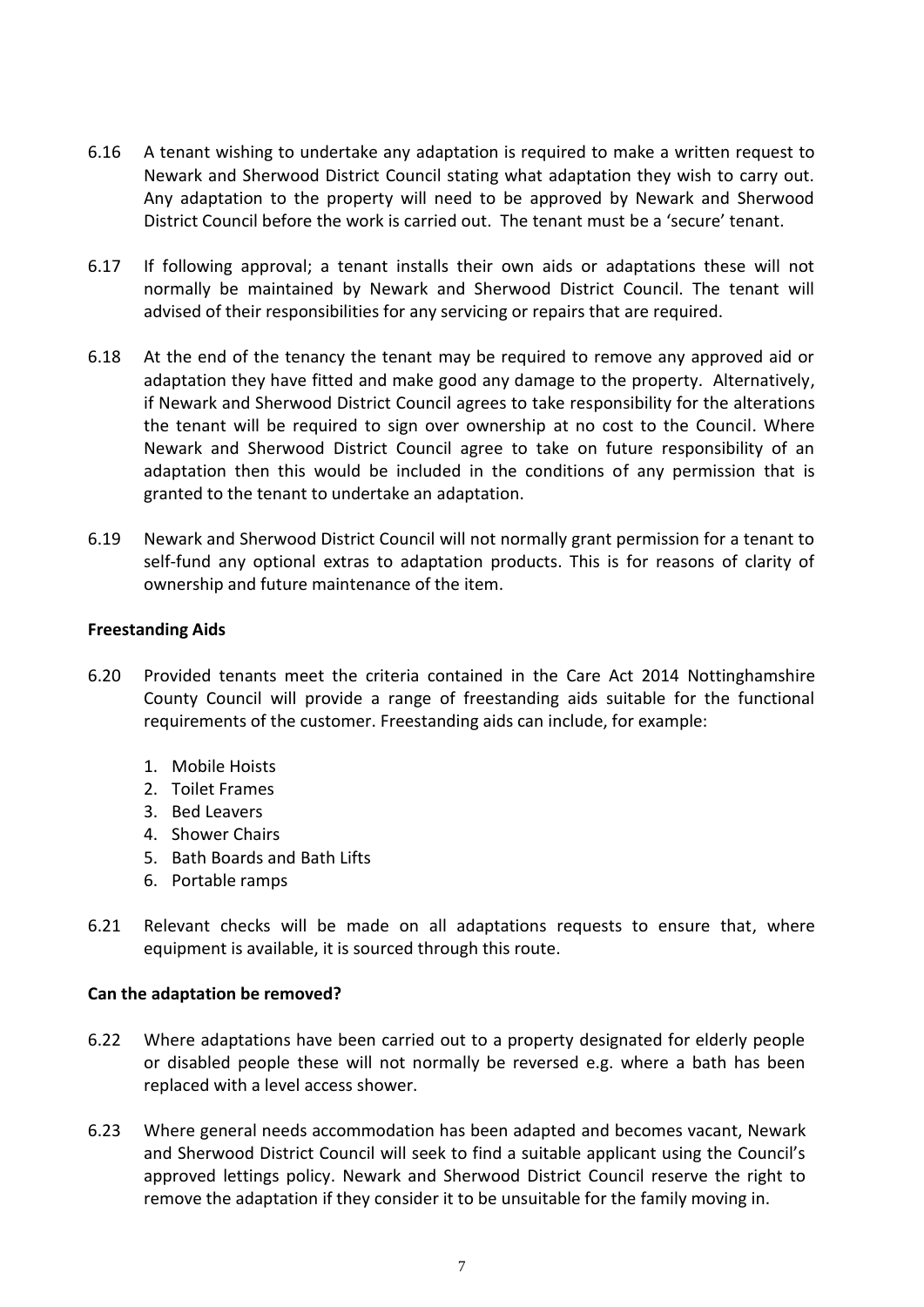What if the tenant wants a transfer after the adaptations have been carried out?

- 6.24 Following a major adaptation we would normally expect the tenant to remain in the property for a minimum of three years.
- 6.25 There may, however, be exceptions where the individual's needs have changed and the occupational therapist and Newark and Sherwood District Council agree a move is necessary. Then, if the new home requires any adaptations to meet their specific needs, we will assess and adapt the property in accordance with the terms of this Aids & Adaptations Policy

Who will carry out the work?

- 6.26 Only Newark and Sherwood District Council or our approved contractors will carry out adaptations to council properties. This will be closely monitored by a suitably qualified member of staff to ensure the work meets the required standard and that the tenant's needs are taken into account.
- 6.27 For reasons of future maintenance only Council approved materials and products will be used. The tenant will not be permitted to supply their own products for the council's contractor to install.

# **Access Improvements to 'Common Parts and Spaces'**

- 6.28 Newark and Sherwood District Council have a number of common spaces/areas that serve flats and maisonettes and other dwellings. As a landlord we have a duty under the Equalities Act 2010 to make reasonable adjustments for disabled people where a request has been made.
- 6.29 The duty is not an anticipatory one and does not extend to removing or altering a 'physical feature' such as a staircase or a door. However, Newark and Sherwood District Council will consider request for reasonable alterations to common parts which would assist disabled persons.
- 6.30 Newark and Sherwood District Council will identify access improvements to common parts and areas as part of regular access audits and reasonable concerns are raised by residents. Where reasonable these will be included as part of planned refurbishment or improvement schemes.
- 6.31 The council will not install nor grant permission for stair lifts to be fitted in communal staircases as part of this policy.

# **Can I purchase my property once it has been adapted?**

6.32 The presence of adaptations can affect the right to buy a council property. All RTB applications will be assessed by the council against the 1985 Housing Act part 5 which states the following circumstances where the RTB may be refused: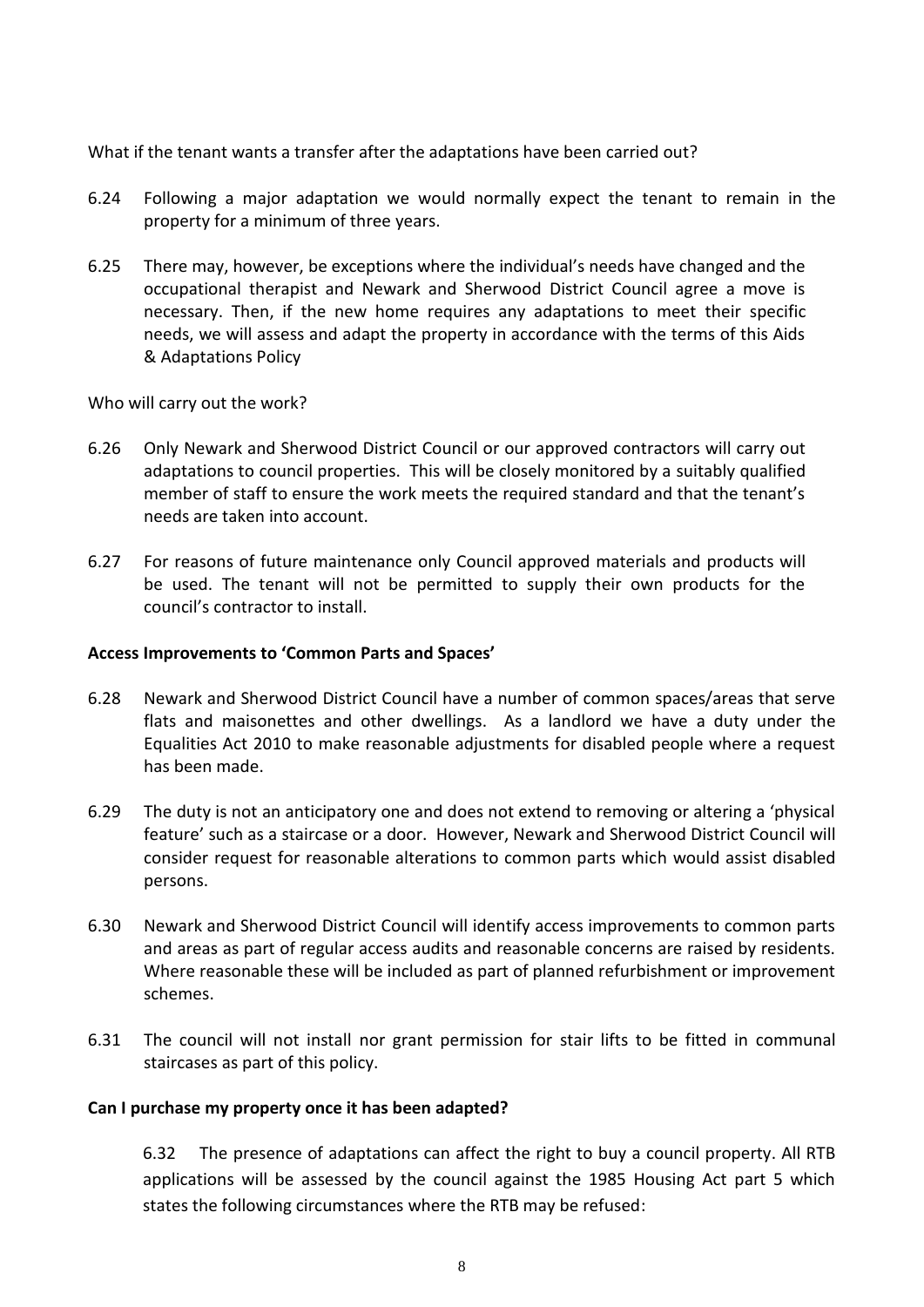*The right to buy does not arise if the dwelling-house has features which are substantially different from those of ordinary dwelling-houses and are designed to make it suitable for occupation by physically disabled persons, and—*

- *(a) it is one of a group of dwelling-houses which it is the practice of the landlord to let for occupation by physically disabled persons, and*
- *(b) a social service or special facilities are provided in close proximity to the group of dwelling-houses wholly or partly for the purpose of assisting those persons*

# <span id="page-8-0"></span>7.0 EMPTY PROPERTIES (PROPERTY TURNOVER)

- 7.1 Newark and Sherwood District Council recognise that the re-let time is a key stage in the successful delivery of the adaptations process.
- 7.2 In order to ensure properties are allocated to make efficient and effective use of the housing stock and reduce costs in delivering adaptations, it is important that key issues have been considered prior to re-let.
- 7.3 Newark and Sherwood District Council will identify details of any major adaptations for all properties that become vacant.
- 7.4 Newark and Sherwood District Council will allocate the properties to make the most appropriate use of any existing adaptation.
- 7.5 On occasion, the council may subsidise the cost of moving a tenant(s) to a more suitable already adapted (or easier to adapt) property, as follows:
	- 1. Assistance with decoration costs or some additional decoration to the property while it is vacant;
	- 2. Payment to cover removal costs.

The extent of this assistance will be agreed with the tenant on a case by case basis.

- 7.6 Where a new tenant who is not disabled accepts an offer to move into an adapted property, adaptations such as level access showers and stair lifts will not usually be removed.
- <span id="page-8-1"></span>8. AIDS AND ADAPTATIONS

# General

- 8.1 In accordance with the Housing Grants, Construction and Regeneration Act 1996, Newark and Sherwood District Council will only carry out adaptations that are reasonable and practicable for the property and that meet current legislation and best practice guidance.
- 8.2 Newark and Sherwood District Council considers that approved "minor" and "major" adaptations are reasonable and practicable to install in most of its accommodation, providing they can be carried out safely without having an adverse effect on the fabric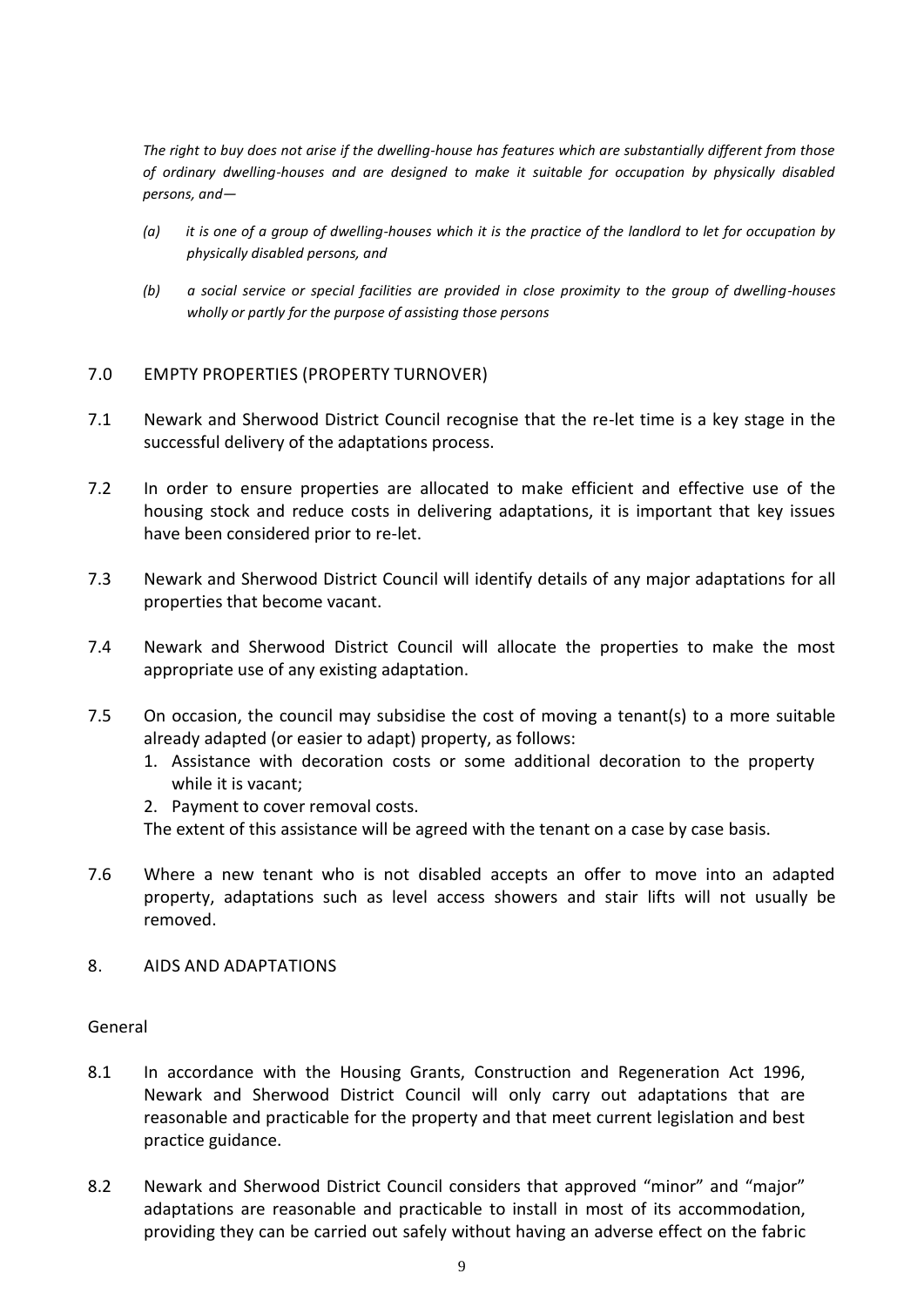of the property and, where necessary, have been recommended by an Occupational Therapist.

- 8.3 Every application by a tenant for disabled adaptations will be decided as an individual case on its own merits and these policy guidelines will not prevent Newark and Sherwood District Council from using its own discretion with regards to an individual case.
- 8.4 Where appropriate Newark and Sherwood District Council may seek additional advice to inform the decision making process on the suitability of an adaptation, if considered necessary; for example Occupational Therapist, legal advice.

#### Access to Assistance

8.5 Newark and Sherwood District Councils' Customer Access Service (CAS) will be the primary point of contact for Aids and Adaptation requests or queries. Such enquiries will either be dealt with directly or signposted to the most appropriate service e.g. Nottinghamshire County Council Occupational Therapy Team.

#### Minor Adaptations

- 8.6 Minor adaptations are generally defined as simple works costing under £350 in value.
- 8.7 Minor adaptations can be referred by a number of sources including the Occupational Therapy team, via Newark and Sherwood District Council staff, other departments of Social Services or through the Police/Fire Service, the NHS or Falls Team.
- 8.8 Examples of common types of minor adaptations include;
	- a. Grab Rails
	- b. Lever taps
	- c. Additional stair rail
	- d. Shower Seats
	- e. Raised height toilets
	- f. Removal of raised internal door thresholds
	- g. Adapted Smoke alarms for the hearing impaired
	- h. Lighting improvements for the visually impaired.
	- i. Half steps at entrance doors
	- j. Key safes
- 8.9 Some minor adaptations can be 'Fast Tracked' as they are normally undertaken without the need for a referral from an Occupational Therapist, for example, basic half steps, lever taps, stair rails, key safes and grab rails outside entrance doors. This allows the adaptation to be approved quickly by Newark and Sherwood District Council which reduces the time taken to complete the work. Tenants can request these works by contacting the Council's Customer Access Service.

Major Adaptations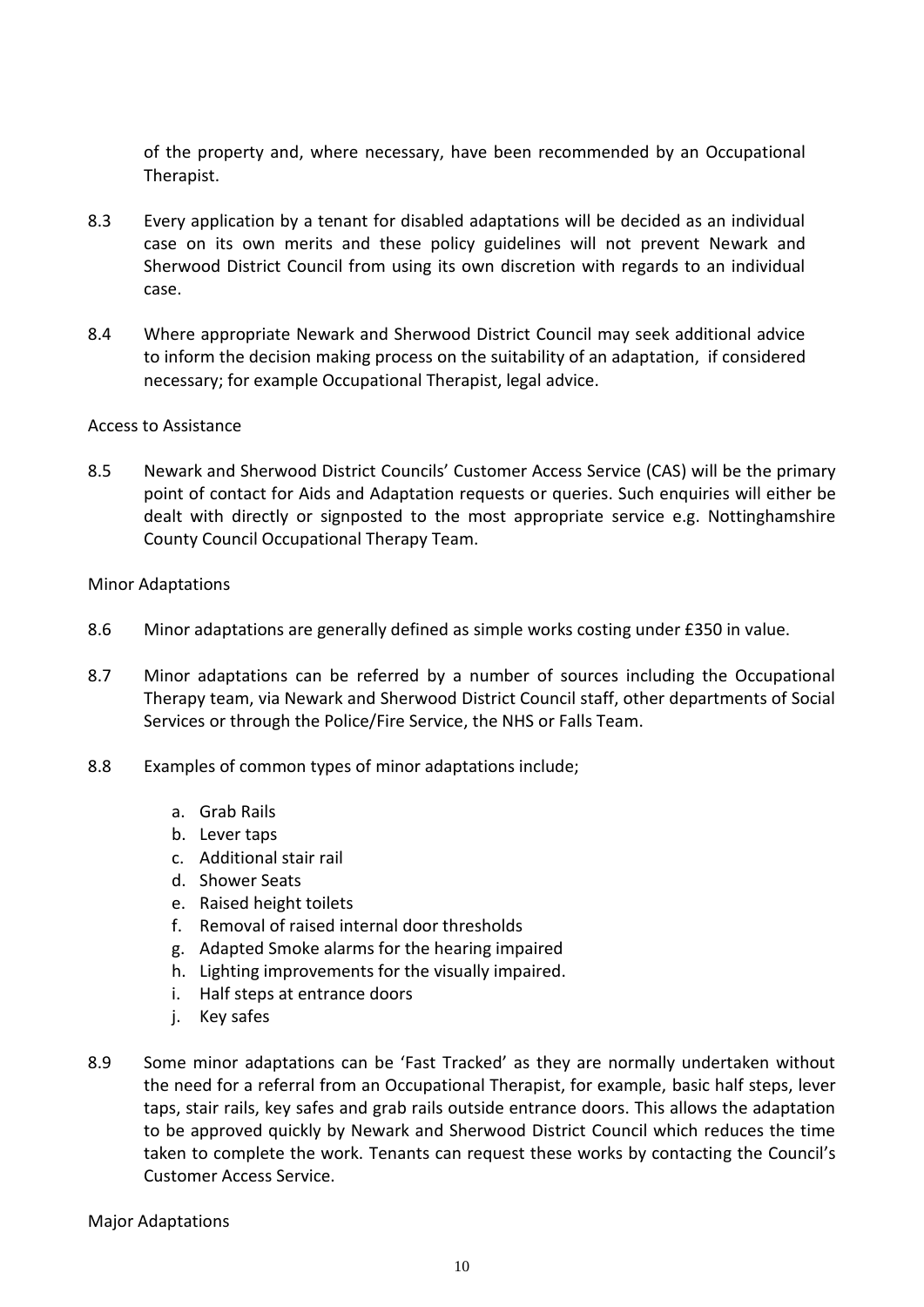- 8.10 Major adaptations are generally defined as works costing £350 or over in value.
- 8.11 Newark and Sherwood District Council will usually only carry out major adaptations (defined below) following a recommendation from Nottinghamshire County Council Adult Social Care and Health or Children's Occupational Therapist Team. This request should demonstrate an occupational therapy assessment of functional need, meeting the required Government's Fair Access to Care Services (FACS) criteria, has taken place. It also demonstrates that an expert assessment has been undertaken that takes into account the specific physical and medical needs of the tenant.
- 8.12 Major adaptations referrals from an Occupational Therapist are normally in the form of a 'Major Adaptation Care Plan Referral'. This allows the adaptation to be approved by Newark and Sherwood District Council which reduces the time taken to deliver the adaptation.
- 8.13 Examples of common types of major adaptations include\*:
	- a. Level access showers
	- b. Over-bath Showers
	- c. Ramps
	- d. Easy going stepped access
	- e. Vehicle hard standings and dropped kerbs
	- f. External handrails beside steep paths
	- g. Widening doors
	- h. Stair Lifts
	- i. Ceiling track hoists
	- j. Partial or Fully Adapted kitchens
	- k. Wash / Dry Toilets

\*This is not an exhaustive list.

- 8.14 Major adaptations will be carried out within the Council's agreed performance target timescales.
- 8.15 Prior to any works being undertaken Newark and Sherwood District Council will synchronise other major works being delivered with any current adaptation requests. In these circumstances it may be possible to deliver all works at the same time to avoid the potential of costly replacement of newly installed components and limit tenant disruption. In these cases the major works budget shall fund the adaptation. Newark and Sherwood District Council will liaise with the tenant and the Occupational Therapist to ensure a mutually convenient timescale for achieving completion of the work.
- 8.16 Where necessary, Newark and Sherwood District Council will liaise with the Occupational Therapist in advance of any prospective adaptation request so as to advise upon feasibility of the work and to discuss alternative solutions available that will equally meet the needs of the tenant.
- 8.17 Generally it will not be considered reasonable and practicable to carry out major adaptations to a family home where the adaptations would have to be removed from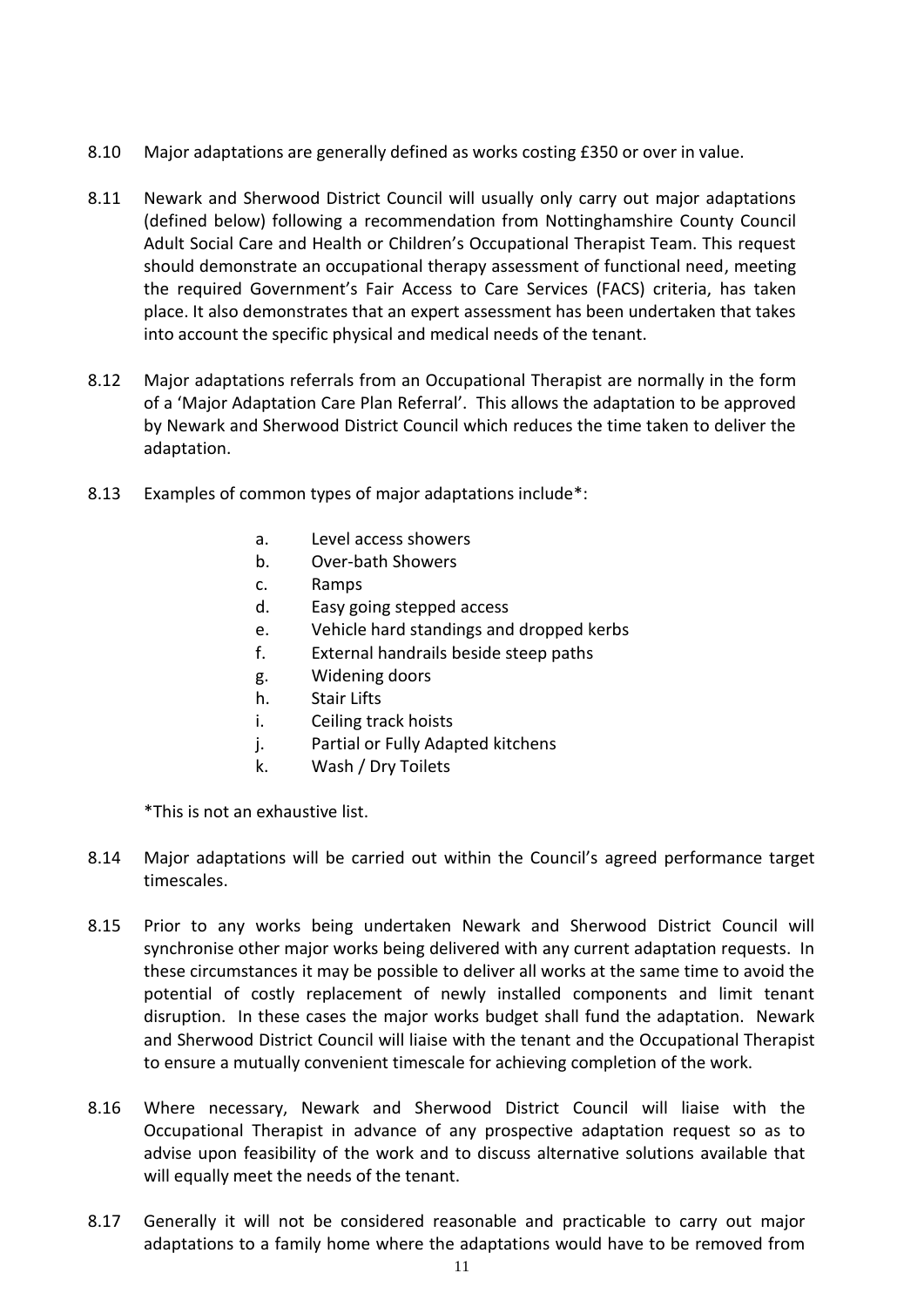the property when re-let. It is important from a Value for Money perspective for Newark and Sherwood District Council to, wherever possible, offer a suitable alternative accommodation to the tenant.

- 8.18 Requests for Level Access Shower facilities above ground floor, when not requested in conjunction with a stair lift, will only be considered following a full review of both the tenancy and sustainability of the property.
- 8.19 Ramps will generally only be provided by the council for one entrance point to a property (front or rear) where a tenant is a full time and permanent wheelchair user, unless otherwise specified by an Occupational Therapist.
- 8.20 Newark and Sherwood District Council will not generally carry out any adaptation works that specifically relate to privately purchased mobility scooters. This policy is in line with the criteria used by Nottinghamshire County Council Occupational Therapist Teams. Newark and Sherwood District Council will not however unreasonably withhold permission for a resident seeking approval to carry out their own adaptation works to accommodate a mobility scooter, such as ramps or storage sheds, provided that there is appropriate space to site such a request and that the facility does not adversely impact upon the environment or delivery of other services provided.

# <span id="page-11-0"></span>9. REFUSAL OF REQUESTS AND ALTERNATIVE SOLUTIONS

- 9.1 As previously mentioned not all major adaptation requests received will be deemed to be the most effective and efficient use of the Councils housing stock.
- 9.2 If the decision is made that it is not reasonable and practicable to carry out a recommended adaptation, Newark and Sherwood District Council will endeavour to offer suitable alternative accommodation that meets a customer's needs as soon as reasonably possible. The customer may also be signposted to other social landlords who could provide alternative suitable accommodation.
- 9.3 Examples of cases where it will generally be deemed as not reasonable or practicable for major adaptation works to be undertaken include:
	- a. In a family dwelling (general needs) where under occupation exists (defined as two or more spare bedrooms, as set out in current Communities and Local Government Guidance).
	- b. Where there is a requirement to provide an additional bedroom or living room and suitable alternative accommodation exists within the near locality.
	- c. Where the adaptation requested is not structurally practicable.
	- d. Where parking bays and access ramps would adversely affect the amenity of the area.
	- e. Where the works would significantly affect the ability of Newark and Sherwood District Council to let the property in the future and there is suitable alternative accommodation.
	- f. To provide access ramps or major adaptations for tenants with a terminal condition when minor, temporary but safe and effective solutions can be undertaken quickly.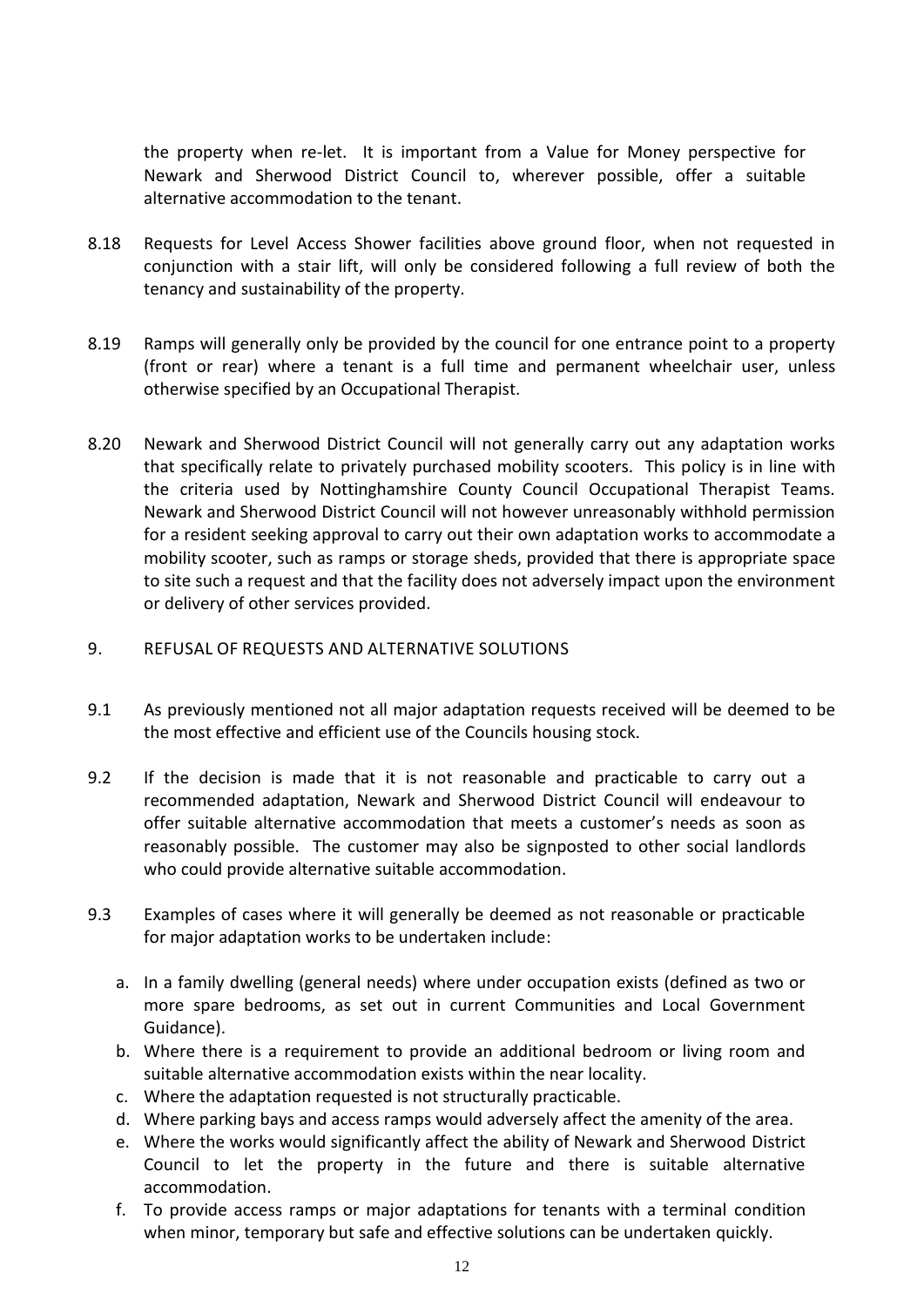- g. Where the tenant is actively seeking re-housing.
- h. Where the tenancy is less than 12 months old.
- i. Where Newark and Sherwood District Council is seeking possession of a property because of a breach of tenancy conditions.
- j. Where provision is requested for use of a motorised scooter
- k. Where the address at which the adaptations are requested are not the individuals' primary place of residence.
- l. Where a request is made to provide a level access shower above ground floor level.
- m. Applications for property extensions will, in most cases, be refused and suitable alternative accommodation will be sought. If, after 9 months, it has not been possible to relocate the tenant, a review of the case will take place by the Business Manager for Housing Asset and Facilities Management, or equivalent.
- 9.4 Factors affecting the decision which deems it reasonable or practicable include;
	- a. Extent to which the property is capable of being adapted.
	- b. The cost of the work.
	- c. Availability of suitable alternative accommodation.
	- d. The degree of occupation in the premises.
	- e. The extent to which the tenant is complying with the tenancy agreement.
- 9.5 Discretion will be exercised by the Director of Housing, Health & Wellbeing and, as necessary, the Council's Senior Leadership Team (SLT), based on individual circumstances, in relation to the factors listed at 9.4 above. Where it is not reasonably practical to carry out the necessary adaptations to enable the tenant to live independently in their own home, we will support the tenant to find alternative accommodation which matches their housing requirement and need, making best use of our existing stock.
- 9.6 The councils' Housing Asset and Tenancy and Estates sections will work collaboratively to identify complex adaptation cases at an early stage and aim to match existing tenants to more suitable accommodation, where appropriate through a direct offer. For those that are not tenants seeking to move into a Newark and Sherwood District Council property then this group will be proactive in finding a suitable property, based on the OT Housing Needs Assessment that will avoid or minimise the need to adapt.
- <span id="page-12-0"></span>10. BUDGET
- 10.1 Newark and Sherwood District Council Housing Services will make financial provision to reflect the estimated demand for adaptations each forthcoming financial year.
- 10.2 Newark and Sherwood District Council will normally provide individual adaptations subject to the criteria of this policy, available funding and it being the most effective solution and/or use of the housing stock.
- 10.3 The Councils Architectural Technical (Adaptations) will consider all adaptation requests where the estimated cost of works required does not exceed £10,000. For any single or multiple requests where the cost is likely to be greater, then advice / approval will be sought from a Senior Manager. In cases over £20,000, the Business Manager will be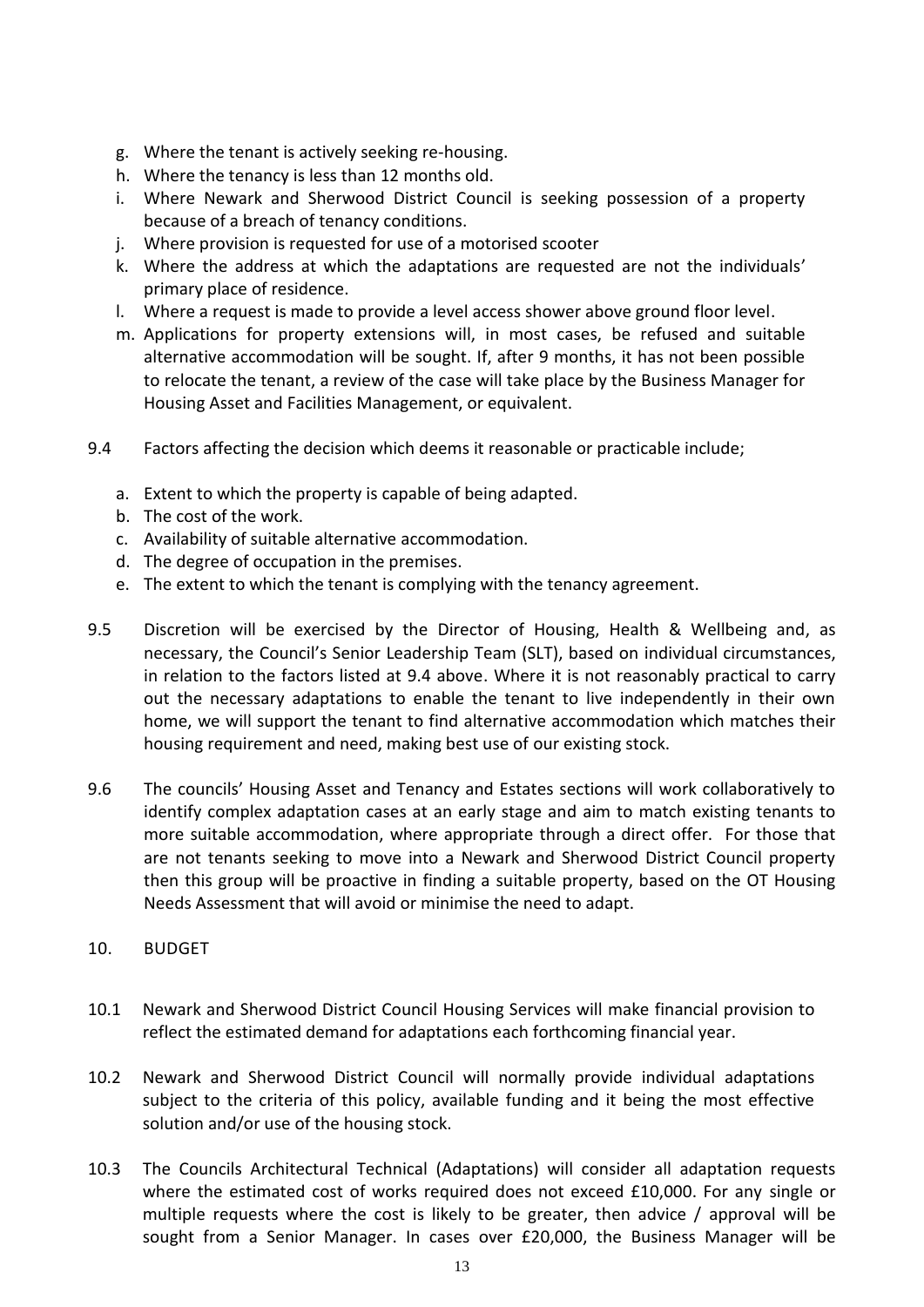consulted before progressing the work and recourse to the Director-Housing, Health & Wellbeing may be required and ultimately a decision from SLT.

- 10.4 If a major adaptation is placed on hold, Newark and Sherwood District Council will write to the tenant involved explaining the circumstances associated with the delay and anticipated timescale to resolve their adaptation needs. A further update shall be sent in writing at a minimum of every 3 months to keep the customer informed.
- 10.5 When an adaptation is funded in part by a body other than the Council, the works will need to be approved by an Occupational Therapist (OT), the funding body and Newark and Sherwood District Council. In this situation the policies and procedures of the other party may also need to be applied.
- 10.6 Nottinghamshire County Council's Occupational Therapy Teams are able to provide recommended equipment that meets eligible social care needs free of charge.
- <span id="page-13-0"></span>11. RECYCLING ADAPTATIONS
- 11.1 Where possible adaptations will be recycled at the point of re-letting a property by allocating the adapted property to a person needing the adaptation.
- 11.2 If the above is not possible, Newark and Sherwood District Council may remove and store adaptations from locations where they are no longer required. A process to log and monitor the make, model, age and condition of the items and review this on a regular basis with our contractors, is in place.
- 11.3 Examples of equipment that can be removed and recycled include;
	- a. Stair lifts (where they are not serving a first-floor adapted shower room)
	- b. Hoists
	- c. Changing benches
	- d. Rise and Fall Baths
	- e. Wash / Dry Toilets including bio-bidet seats
- 11.4 The above are removed and stored by the relevant contractor as part of their contractual arrangements. On occasions the contractor may, with prior consent of the Council, be able to utilise the stored equipment on a private contract. In these circumstances the Council will make the decision whether it is in its best interests to permit the use elsewhere and agree a resale value to be reimbursed via a Sales Credit Note to the Adaptations budget.
- 11.5 Some adaptations are not recyclable; for example, level access showers. These will not be removed until they have reached the end of their lifecycle except in exceptional circumstances. All adaptations of this nature will be classed as an attribute to the property and treated as such.
- 11.6 Where an item of specialist equipment such as a stair lift or hoist reaches the end of its usable life or becomes obsolete or too costly to repair then, before replacing such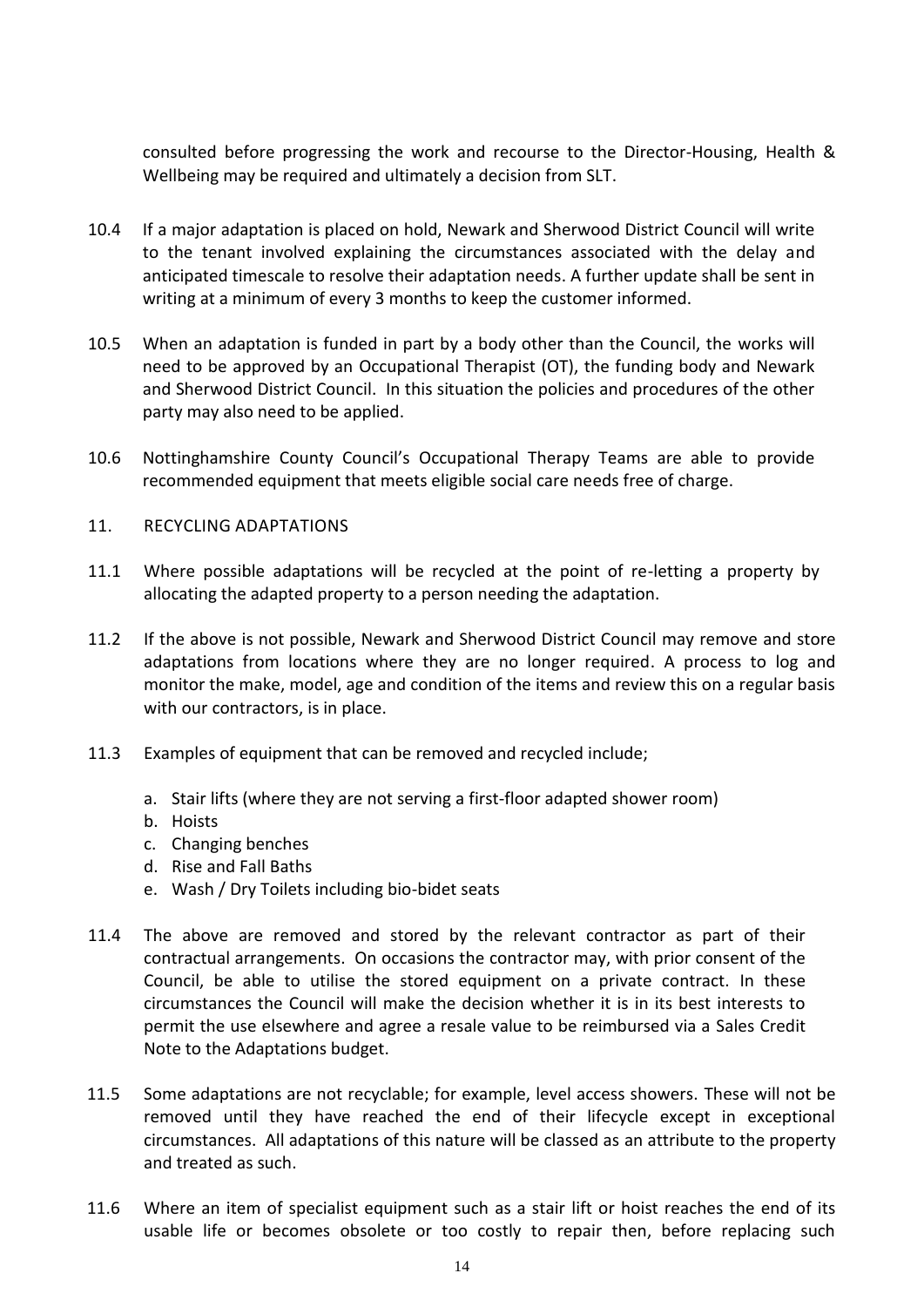equipment, the council will require the tenant to seek a new Occupational Therapist assessment / referral to ensure that their needs have not changed since the original equipment was installed.

# <span id="page-14-0"></span>12. CONTRACTOR ARRANGEMENTS

- 12.1 The delivery of the aids and adaptations service will usually require contractor support particularly with regard to major adaptations. This support may also be required to deliver more specialist adaptations such as stairlifts and hoists.
- 12.2 All contracts shall be procured in accordance with the Council's Financial Regulations. Wherever possible, contracts will be procured using joint procurement methods or collaborative purchasing groups to maximise Value for Money (VFM). Long term engagements will also be considered to increase Value for Money and establish improved joint working arrangements.
- 12.3 A number of key arrangements shall be in place to ensure that the service received is in accordance with the detail and standards of this Policy;
- 12.4 Key arrangements include;
	- a. Compliance with Company expectations with regard to customer care, this is part of the tender conditions.
	- b. Ensuring key staff have received Equality and Diversity training.
	- c. Providing the contractor with details of vulnerable and or disabled tenants to ensure they take necessary actions in dealing with them.
	- d. Provide the contractor with the preferred contact methods of our tenants where work is to be undertaken prior to it commencing.
	- e. The contractor shall notify in writing when works are planned and offer an appointment with a minimum of 10 days' notice, if required.
	- f. The contract terms and conditions shall specify the key performance indicators that they are required to meet.
- 12.5 To ensure the contractors adhere to the contract terms and conditions and are performing to expected levels monthly contract monitoring arrangements shall be in place between Newark and Sherwood District Council' employees and representatives from the contractor. These arrangements shall cover issues such as;
	- a. Forthcoming workload
	- b. Current performance
	- c. Rectification processes (if required)
	- d. Complaints
	- e. Compliments
	- f. Equality and diversity issues
	- g. Health & Safety

The above list is not exhaustive and other subjects may be included where relevant.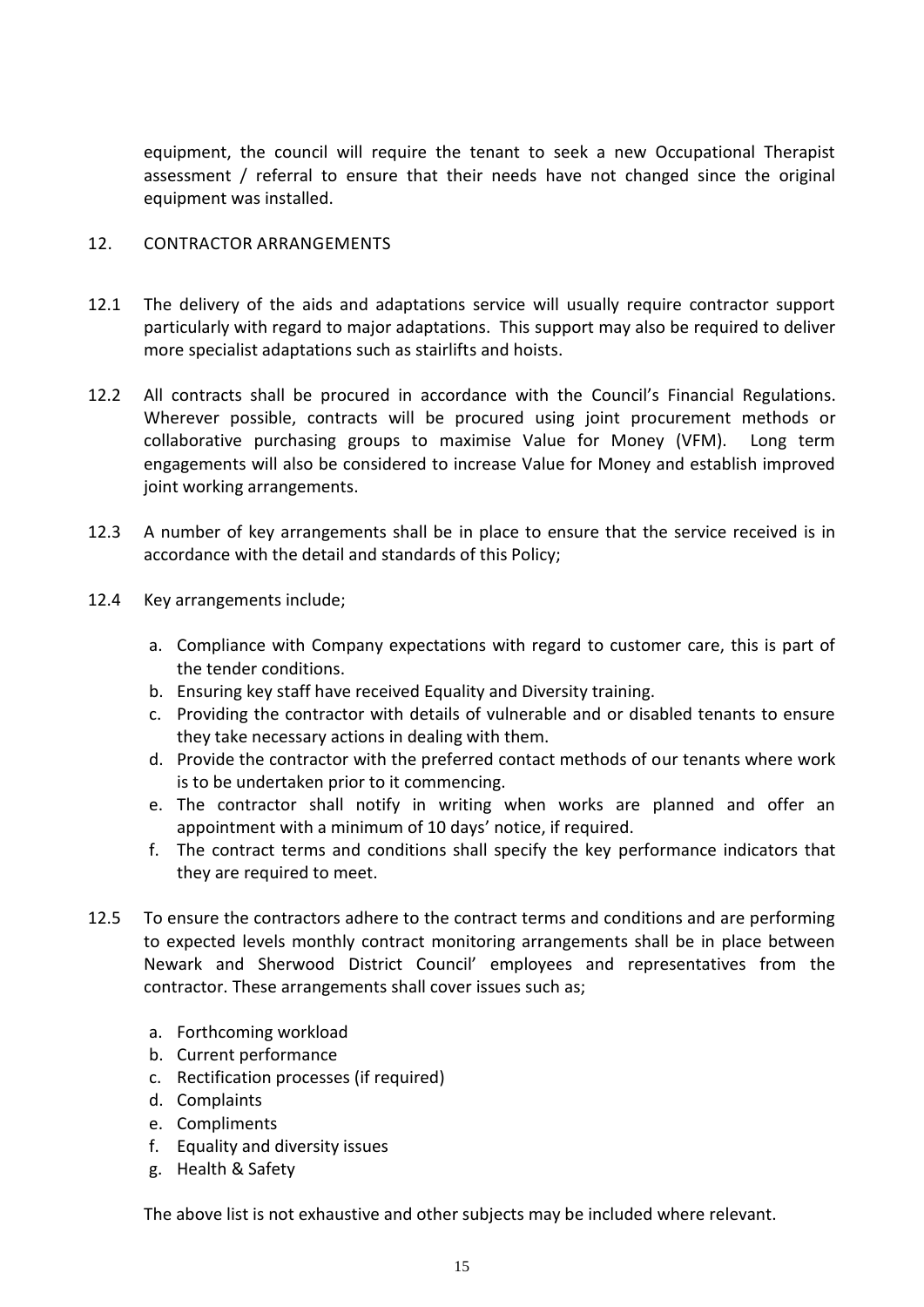12.6 A system of undertaking appropriate quality checks will be maintained to ensure the desired levels of quality are maintained.

# <span id="page-15-0"></span>13. SERVICING AND MAINTENANCE

- 13.1 Following the installation of certain types of adaptations into our tenant's homes it is essential and, in some case, a statutory requirement to have in place an effective servicing and/or maintenance schedule. Newark and Sherwood District Council undertakes this responsibility as follows;
- 13.2 Newark and Sherwood District Council shall ensure that funding is available annually to an appropriate level to meet the ongoing servicing and maintenance requirements of adaptations that have been installed.
- 13.3 Newark and Sherwood District Council will maintain an up to date record of all major adaptations installed.
- 13.4 A programme will be in place to undertake annual servicing and maintenance of stair lift and lifting equipment in line with current legislation and best practice. The servicing will be concluded by appropriate certification provided by the servicing contractor.
- 13.5 All new adaptation installations that require insurance checks to comply with statutory legislation will be notified to the relevant insurance company in a timely manner.
- 13.6 All defects noted from either the annual servicing or insurance checks will be completed in a timely manner.
- 13.7 Contractual arrangements shall be in place to deliver a swift resolution to post installation defects. This is particularly important with regard to lifting equipment and bathing facilities. The designated timeframes that should be met in these cases are;
	- Lift and Hoist breakdowns 12 hrs
	- Shower faults 48 hrs
- 13.8 Once adaptations have been installed, we will maintain and repair these through the Responsive Repairs Service to ensure they remain effective and in good working order. These works will be raised and delivered in accordance with the appropriate standard repair timescales. Appliances provided at time of initial works will not be maintained by the Council, i.e. a cookers and hobs installed at the time of a kitchen adaptation will be the responsibility of the tenant.
- <span id="page-15-1"></span>14. TRAINING
- 14.1 In order to ensure that adaptations are delivered effectively by employees involved in the process training is essential.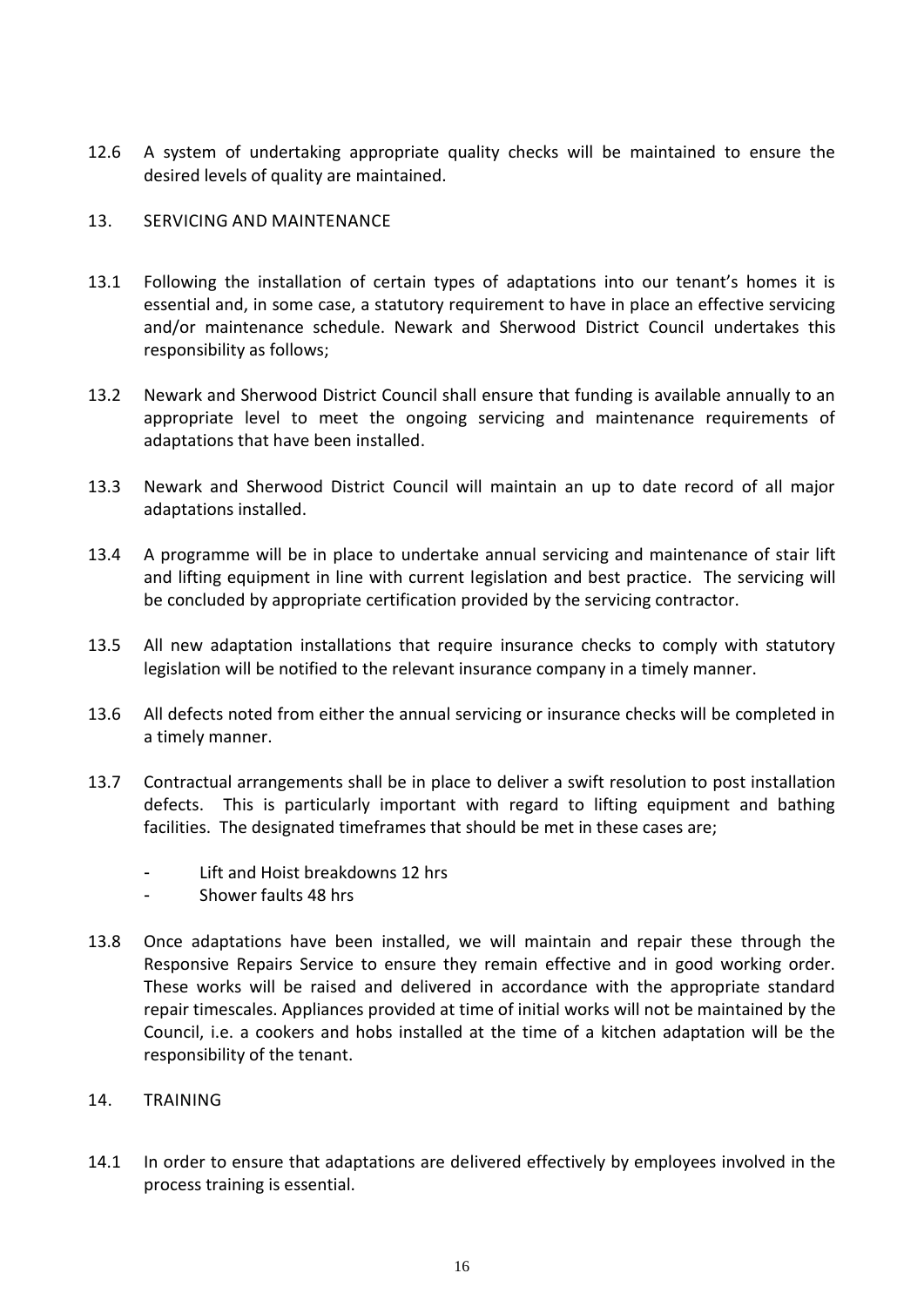- 14.2 The following mechanisms are in place to ensure employees provide an effective service in accordance with the guidelines set out within this Policy;
	- Front line employees receive training relating to the general adaptations service and how and who to signpost tenant enquiries to.
	- Key employees involved in the adaptations process and likely to receive minor adaptation requests will receive basic training from the Nottinghamshire County Council Occupational Therapy team. This training covers what are minor adaptations and any special considerations that are necessary when delivering these.
- 14.3 The above training shall be refreshed periodically, as required.
- <span id="page-16-0"></span>15. MONITORING AND REVIEW
- 15.1 Newark and Sherwood District Council will ensure that the contents of this Policy are delivered effectively by the implementation of a robust series of measures.
- 15.2 A proportion of tenants receiving adaptation works will be contacted to ask for their opinion about the service they received. The results of this survey will be recorded and reported against. Any unsatisfied responses will be followed up through the Council's complaints procedure, where necessary.
- 15.3 We will periodically review the service with tenants and communicate any changes to all tenants.
- 15.4 We will aim to deliver improvements to service and we will review the level of service provided by engaging tenants in evaluating customer satisfaction.
- 15.4 This Policy will be monitored regularly and reviewed every 3 years to ensure that it remains suitable for tenants needs, including an updated Equality Impact Assessment.
- 15.5 The aids and adaptation process will be monitored through management information that will be produced regularly to demonstrate the current performance levels.
- 15.6 Periodically the Council's Aids and Adaptations Service shall be benchmarked with other similar service providers to ensure that the service offered is being delivered effectively, takes account of current best practice and represents Value for Money.

# <span id="page-16-1"></span>16. PERFORMANCE

- 16.1 In order to ensure performance is delivered to a high standard Newark and Sherwood District Council measure the following areas of service delivery against local performance indicators:
	- a. Number of working days to complete minor adaptations from receipt of request.